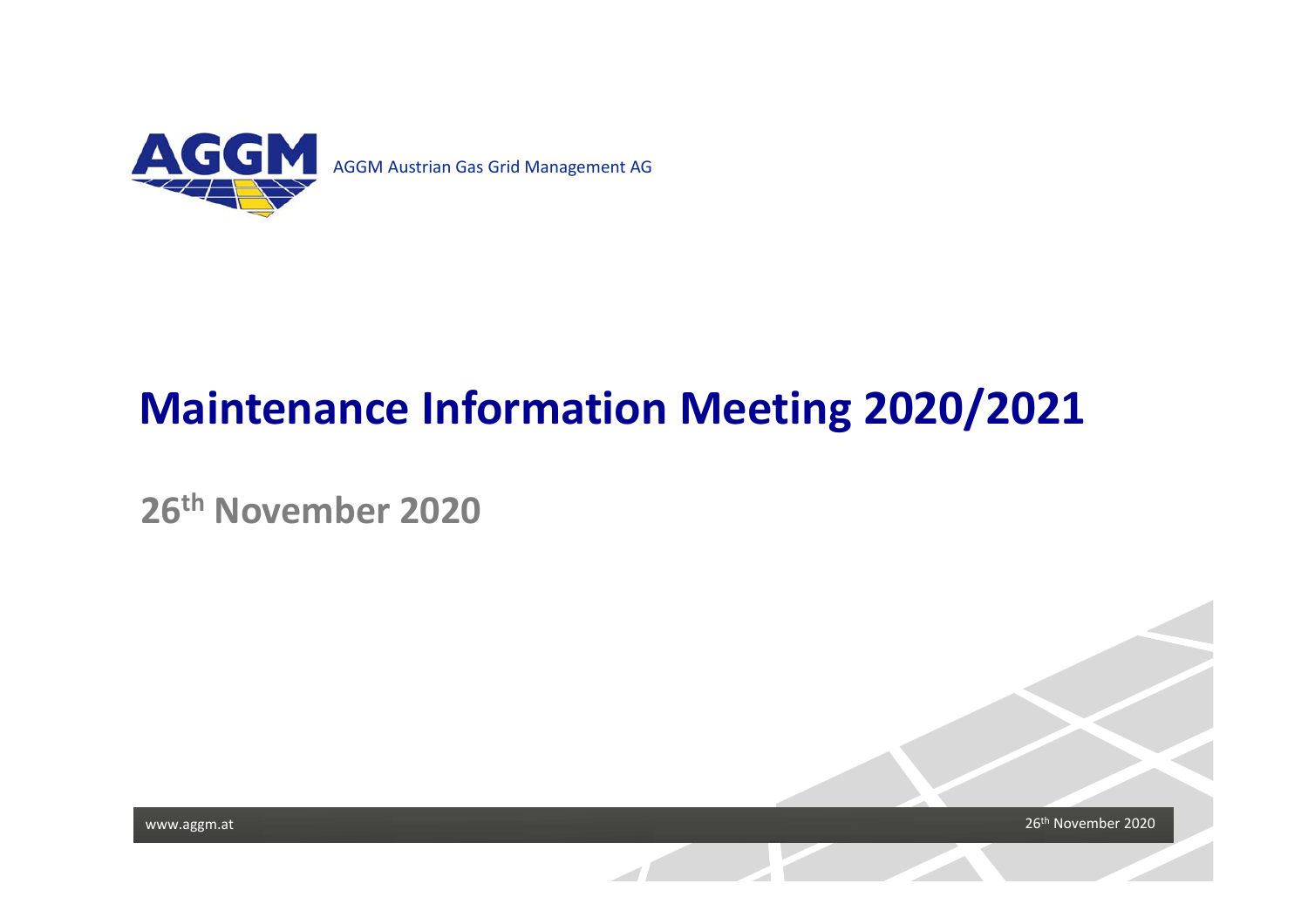### **Principles of Maintenance Coordination**

**Review Maintenance Coordination 2020** 

Current Status Maintenance Coordination 2021

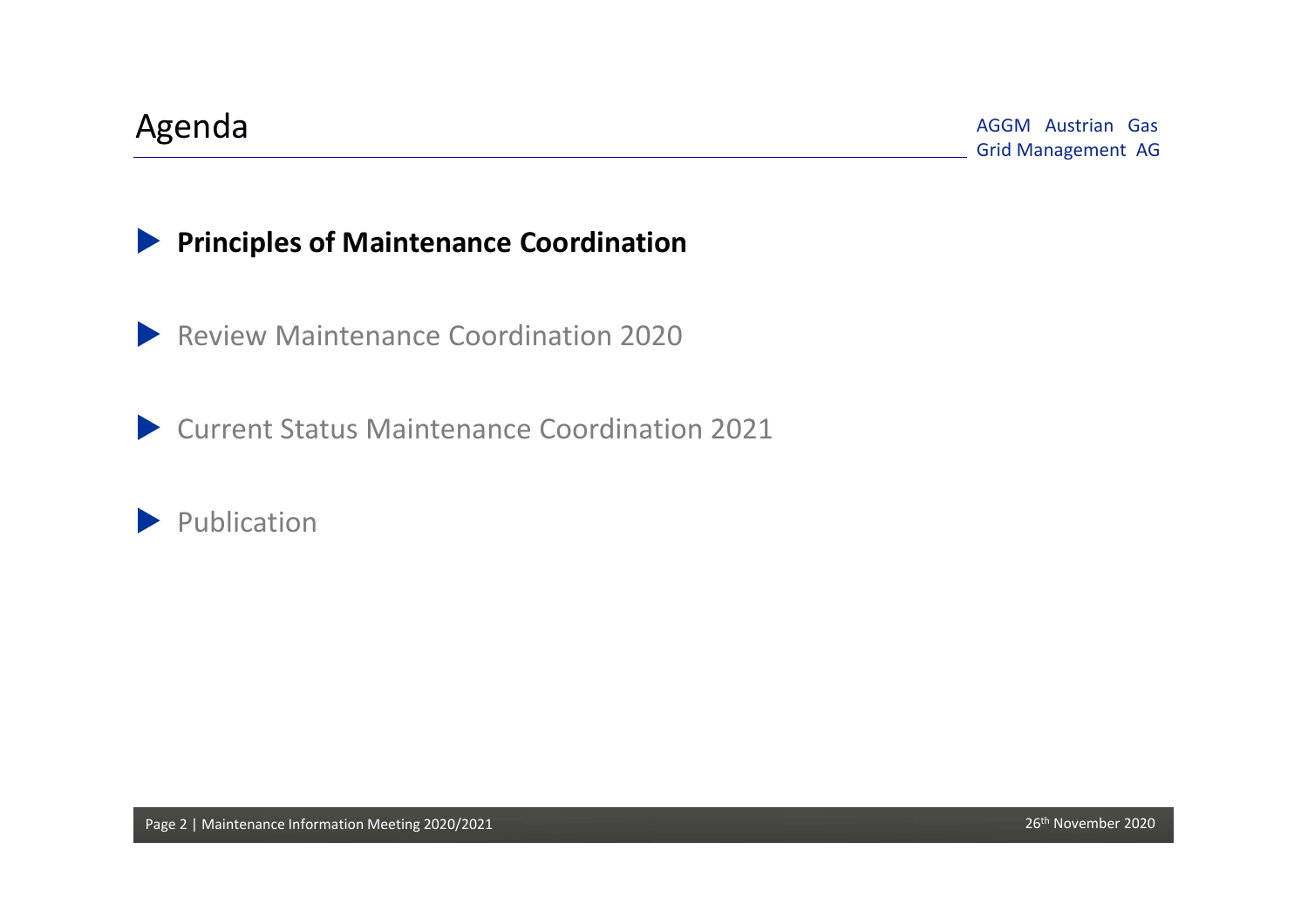- *[MAM]* coordinate*[s]* maintenance of the transmission and distribution network *[…]* such that the impact on system users is kept as small as possible *Sec. 14. (1) 11. Natural Gas Act*
- *[DAM]* coordinate*[s]* maintenance of the distribution pipeline systems listed in Annex 1 such that the impact on network users is kept as small as possible *Sec. 18. (1) 28. Natural Gas Act*
	- Regulation (EU) No. 1227/2011 (REMIT)
	- ACER Manual of Procedures on *[…]* and inside information reporting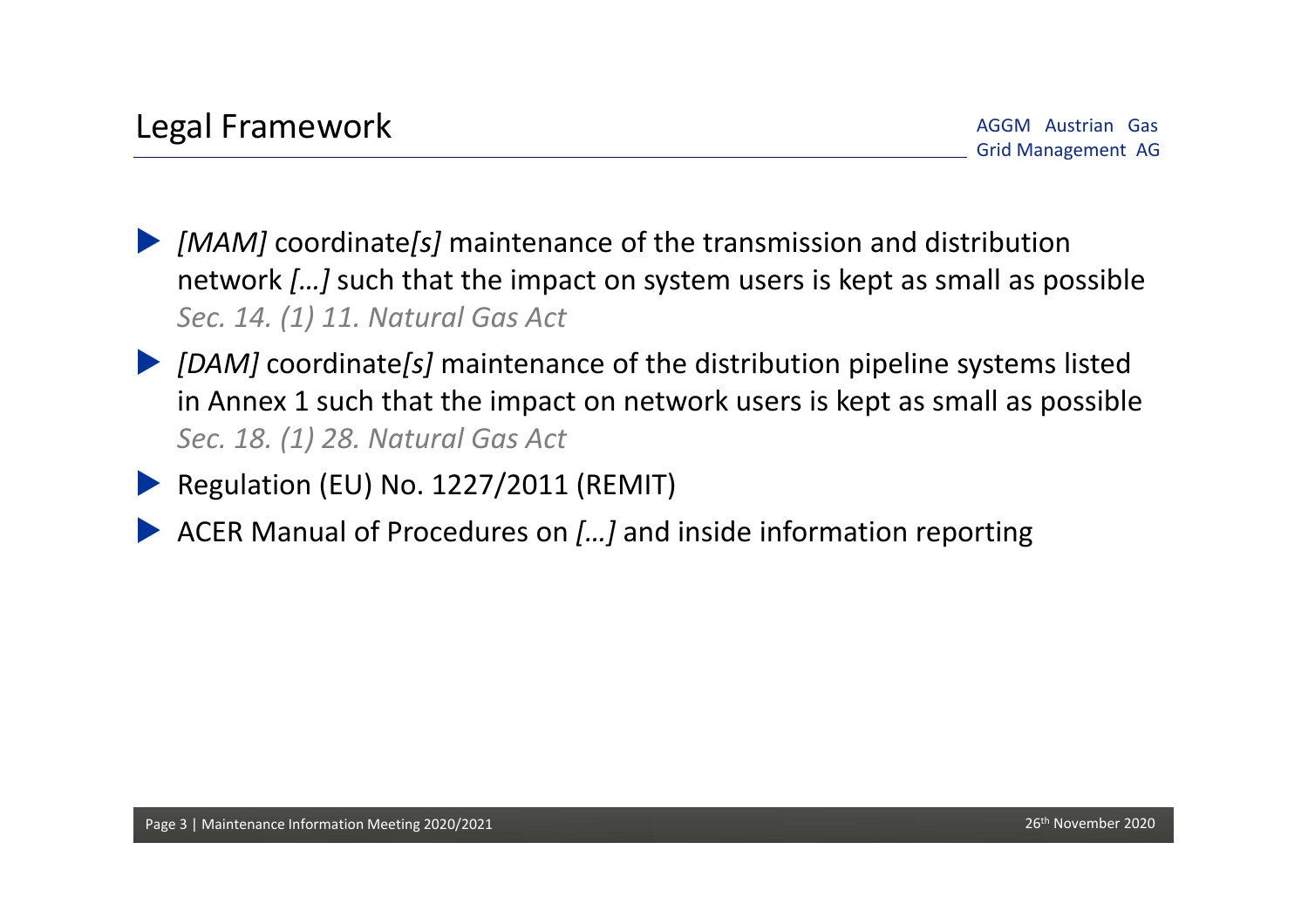- Securing end consumer demand
- No unplanned restrictions of operation due to maintenance measures
- Prevention and/or minimization of capacity restrictions for balance groups
- Optimizing necessary operative restrictions
	- Simultaneous execution of maintenance activities, which do not add up operative implications
	- Dissolving maintenance activities, which otherwise would add up their operative implications
- Transparent publication and information of the market participants pursuant to the REMIT provisions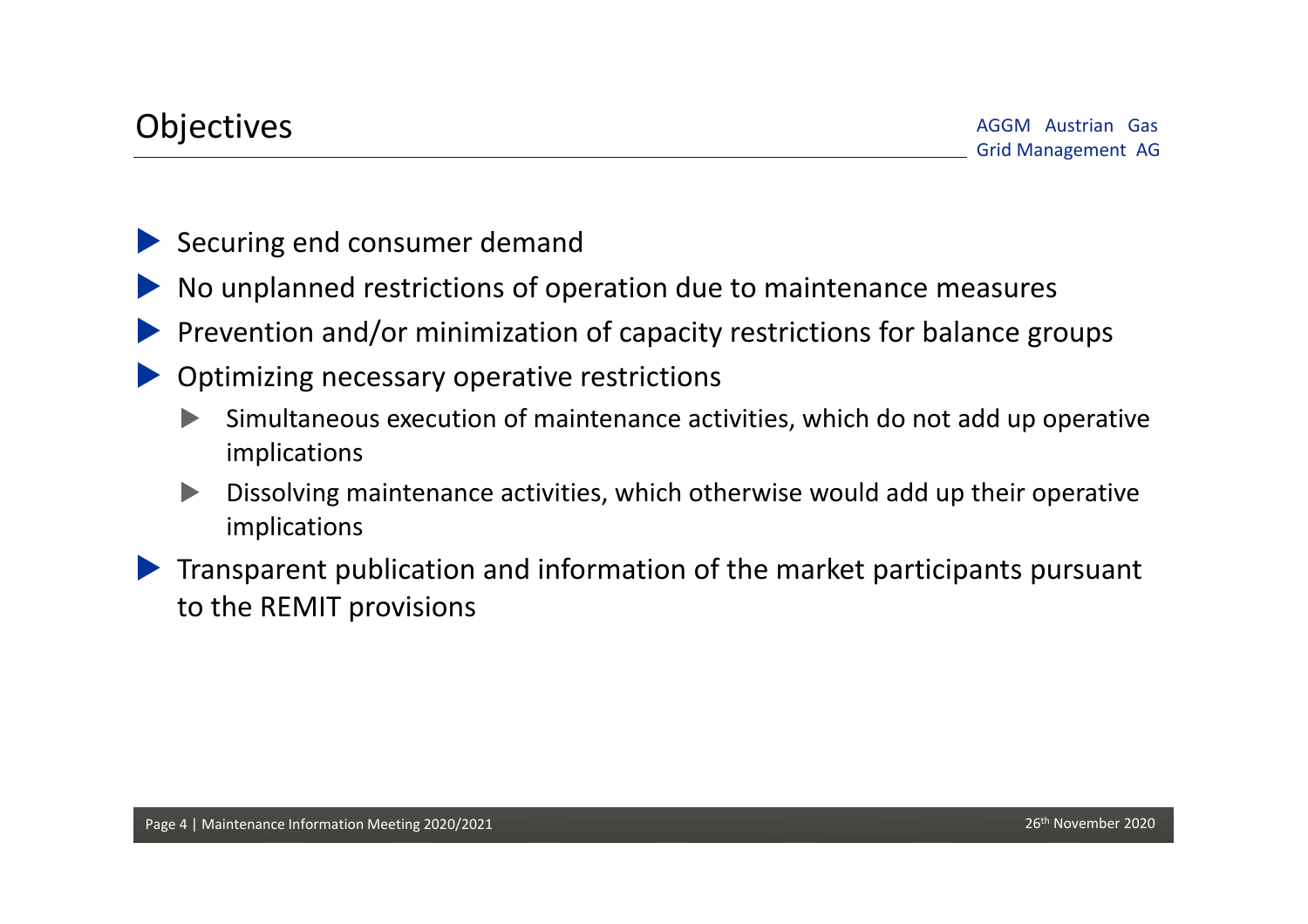# Relationship and procedure<br>
Grid Management AG Grid Management AG

AGGM Austrian Gas



Annual planning for following year by November - Publication of "Integrated Annual Maintenance Plan" (IAMP) by AGGM

#### Planning/updates during the year:

- $\blacktriangleright$ Including new/updated projects and measures – Update of IAMP
- $\blacktriangleright$ Ongoing tracking of execution and completion of the maintenance activities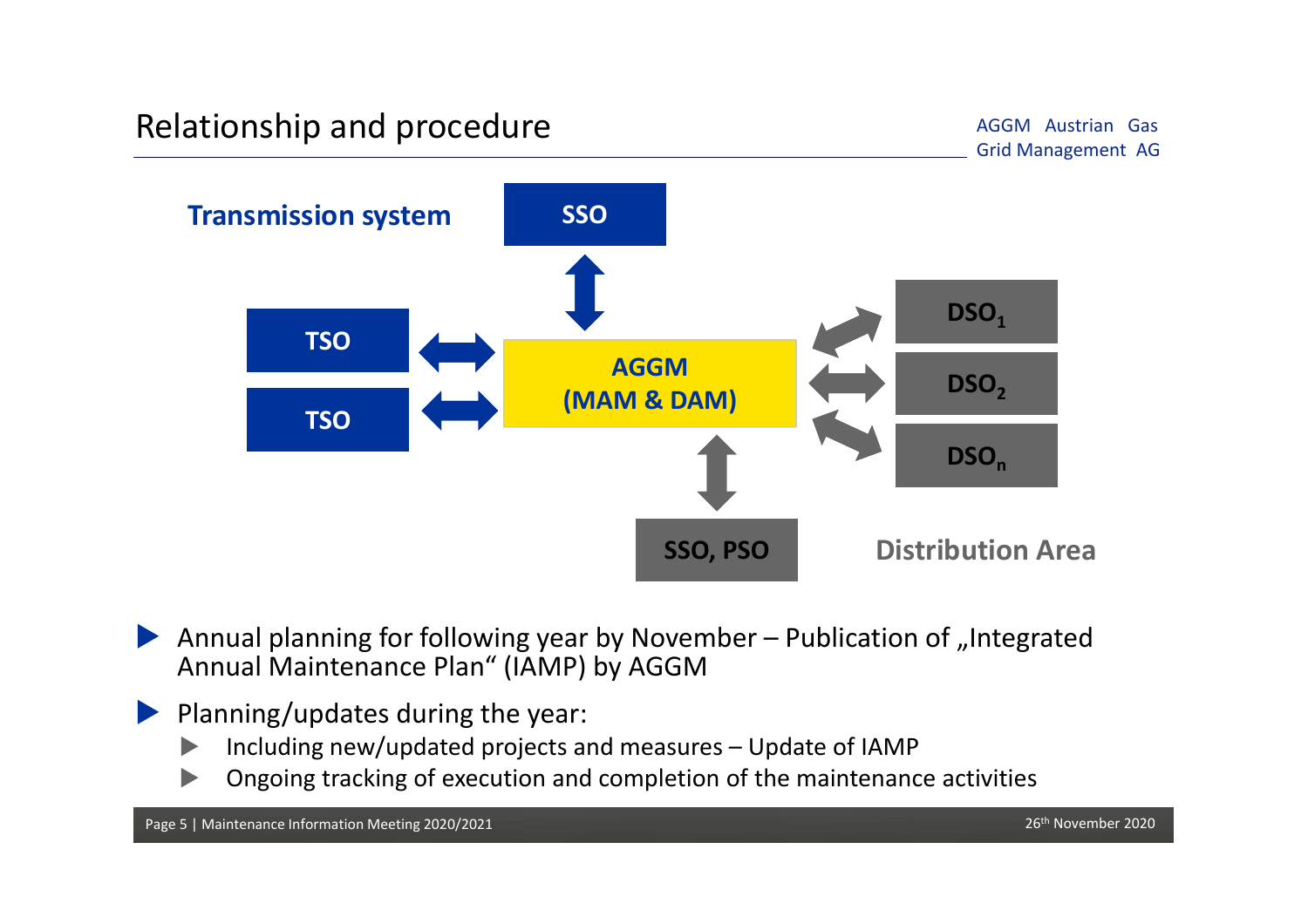## Time Schedule

#### **Transmission System**

|                                                     |                                | $1st$ August                    | AGGM sends questionnaires to TSOs & SSOs                                                      |
|-----------------------------------------------------|--------------------------------|---------------------------------|-----------------------------------------------------------------------------------------------|
|                                                     |                                | 5 <sup>th</sup> September       | Questionnaires return to AGGM                                                                 |
|                                                     |                                | 20 <sup>th</sup> September      | 1 <sup>st</sup> Integrated Annual Maintenance Plan (IAMP) draft to TSOs & SSOs                |
|                                                     |                                | 1 <sup>st</sup> week in October | Coordination meeting with TSOs & SSOs                                                         |
|                                                     | $\blacktriangleright$          | 15 <sup>th</sup> October        | 2 <sup>nd</sup> IAMP draft to TSOs & SSOs                                                     |
|                                                     |                                | 15 <sup>th</sup> November       | Publication of maintenance activities of the following year by TSOs                           |
| <b>Distribution System</b><br>$\blacktriangleright$ |                                |                                 |                                                                                               |
|                                                     | $\blacktriangleright$          | 1 <sup>st</sup> September       | AGGM sends questionnaires to DSOs & SSOs                                                      |
|                                                     | $\blacktriangleright$          | 30 <sup>th</sup> September      | Questionnaires return to AGGM                                                                 |
|                                                     | $\blacktriangleright$          | October:                        | (bilateral) coordination meetings with DSOs & SSOs (if necessary)                             |
| $\blacktriangleright$                               | November                       |                                 | AGGM Publication of one single IAMP                                                           |
| $\blacktriangleright$                               | 26 <sup>th</sup> November 2020 |                                 | <b>Maintenance Information Meeting</b>                                                        |
| $\blacktriangleright$                               | During calendar year           |                                 | Regular IAMP adaptions minimum 4 weeks (distribution) or<br>42 days (transmission) in advance |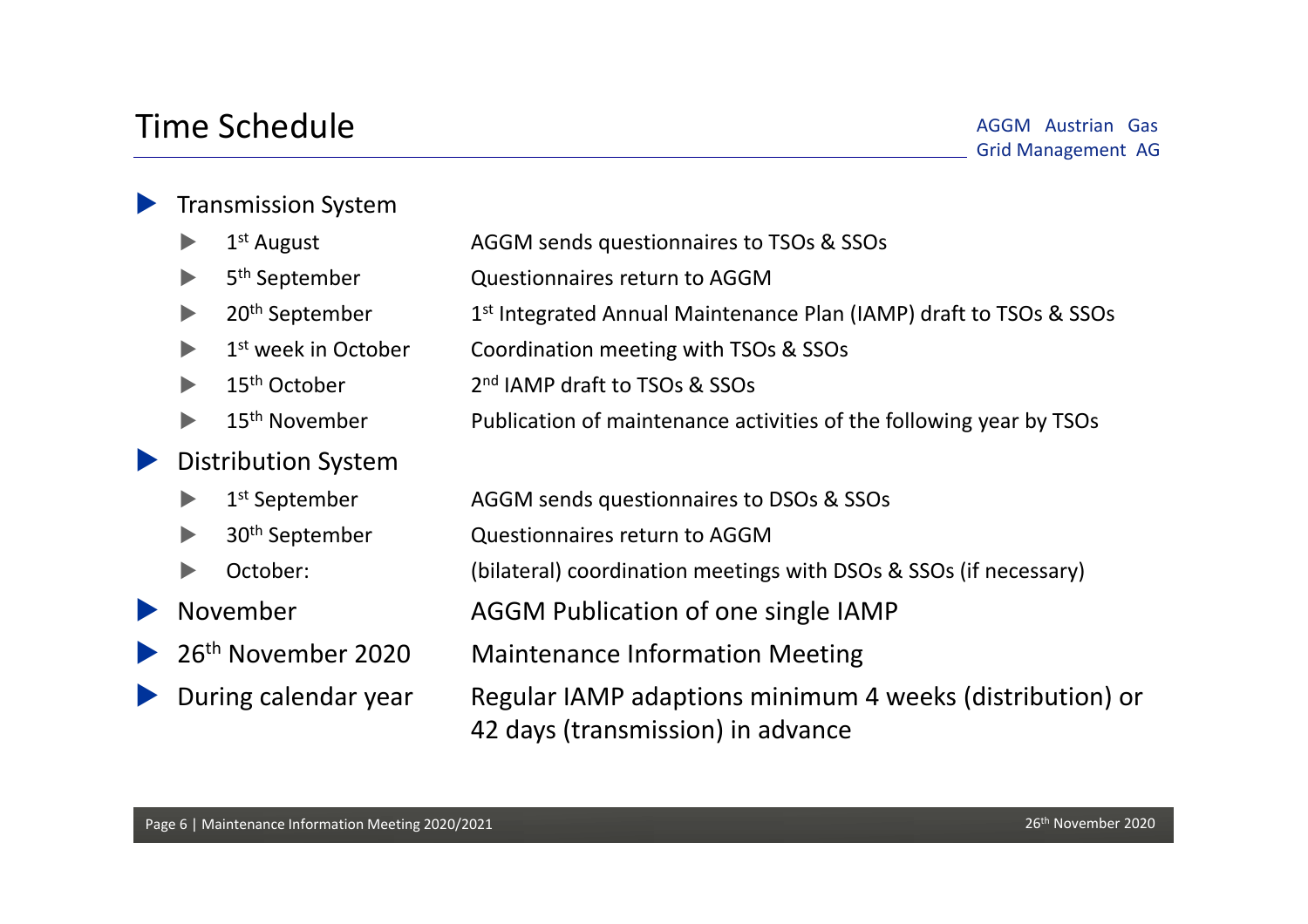Asset owners are obliged to publish insider information concerning planned maintenance activities via REMIT and ACER compliant publications

- TSOs in Austria publish planned capacity reductions via ENTSOG Transparency Platform and on their website
- SSOs and PSOs in Austria publish planned capacity reductions via individual platforms an on their website
- TSOs, SSOs and PSOs in Austria publish UMMs via individual platforms within OMV convergence on CEGH REMIT platform

AGGM publishes

- the IAMP on its website\*
- UMMs via the CEGH REMIT platform\*\*
- \*https://www.aggm.at/en/network‐information/maintenance‐coordination
- \*\* https://www.gashub.at/remit

Page 7 | Maintenance Information Meeting 2020/2021 26th November 2010 26th November 2020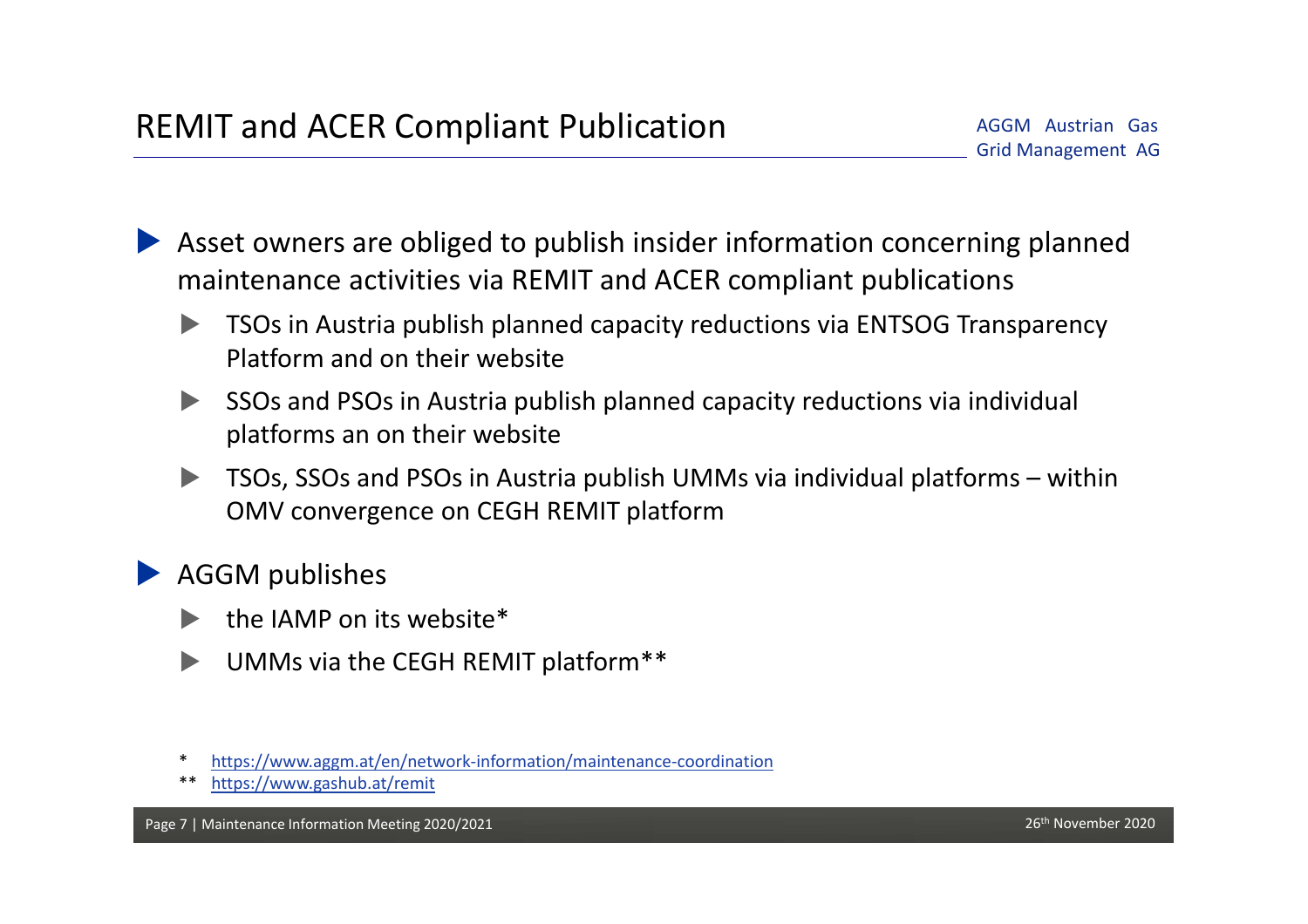AGGM Austrian Gas Grid Management AG Agenda

**Principles of Maintenance Coordination** 

### **Review Maintenance Coordination 2020**

Current Status Maintenance Coordination 2021

Publication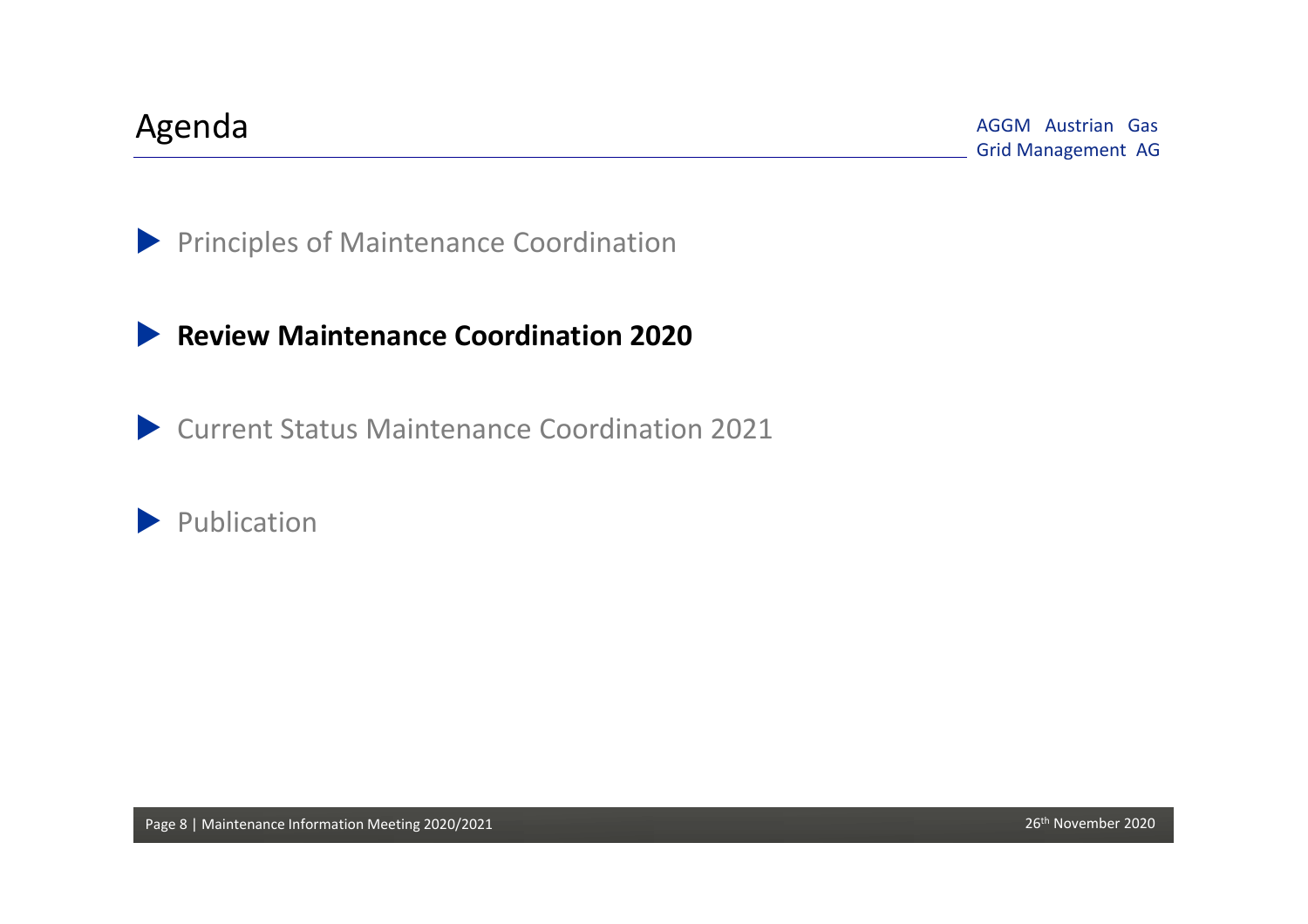2020 affected by Corona pandemic also relating to maintenance activities

- **ID** lockdown at the beginning of the usual "maintenance season" in the mid of March lead to several cancellations and postponements of activities planned for March and April
- execution according to annual planning for 2020 not possible
- extensive changes and new measures during the year  $\rightarrow$  concentration of maintenance activities starting with June 2020
- high efforts regarding planning and coordination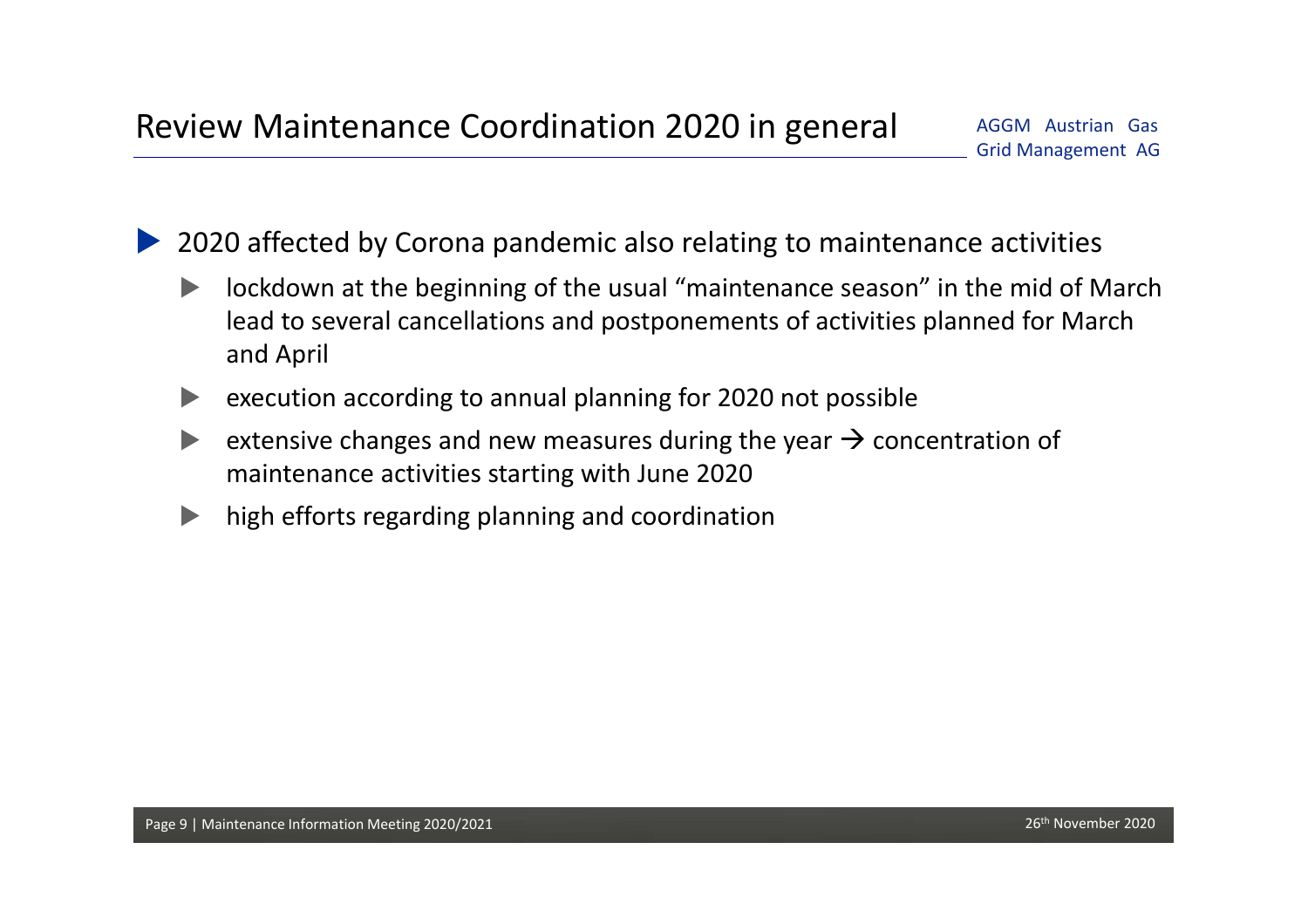- In 2020 up to now 41 maintenance activities of TSOs leading to capacity restrictions at relevant entry/exit points (publication by TSOs and in IAMP of AGGM)
	- $\triangleright$  Trans Austria Gasleitung (TAG) 25 activities
	- Gas Connect Austria  $(GCA) 16$  activities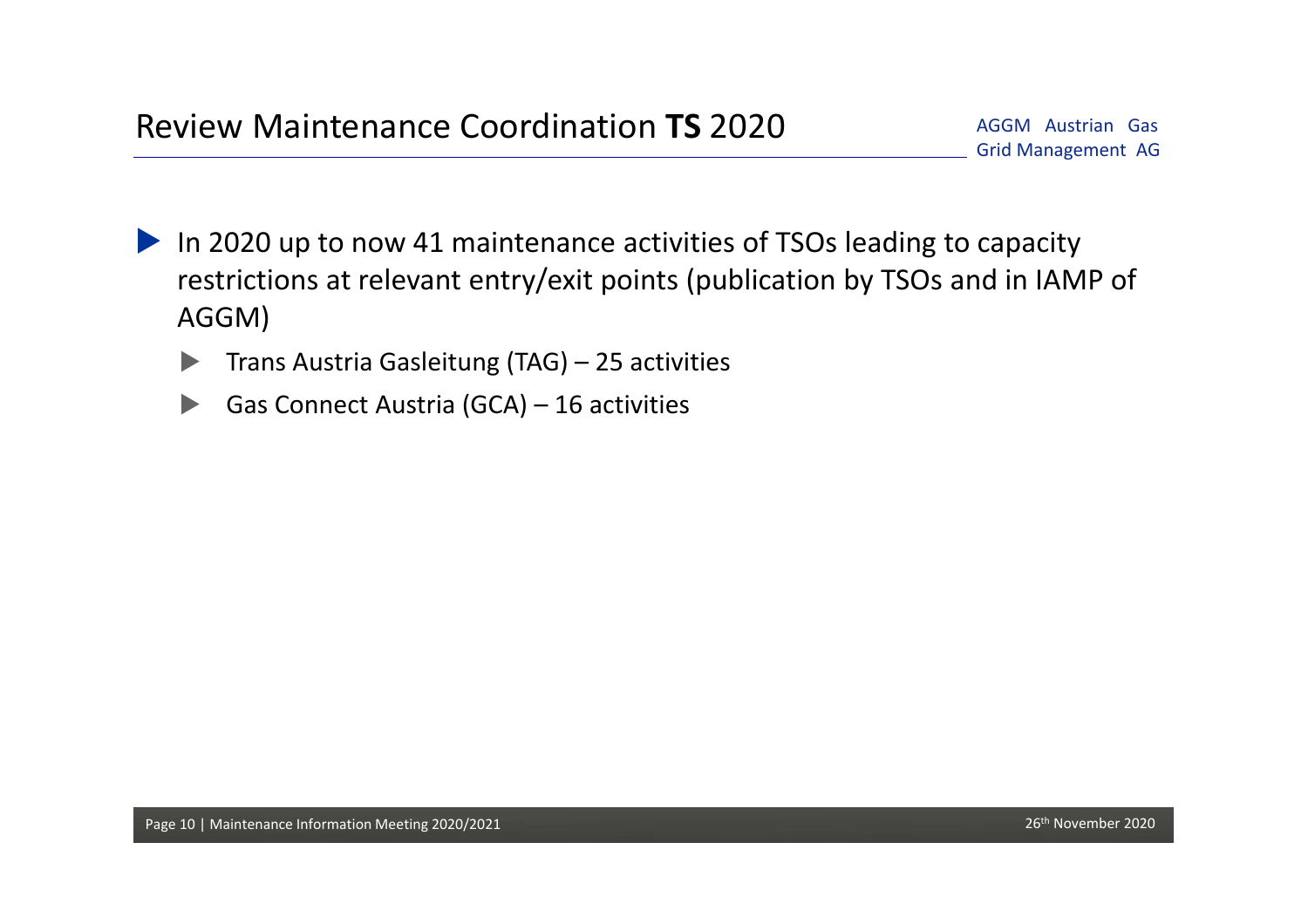- ▶ Up to now about 250 maintenance activities registered in 2020 affecting the distribution area – activities in all distribution systems!
- Several challenging maintenance projects 2020, but effective implications on market participants in practice could be kept low:
	- only 1 capacity restriction at Entry/Exit Points of DA to be published by AGGM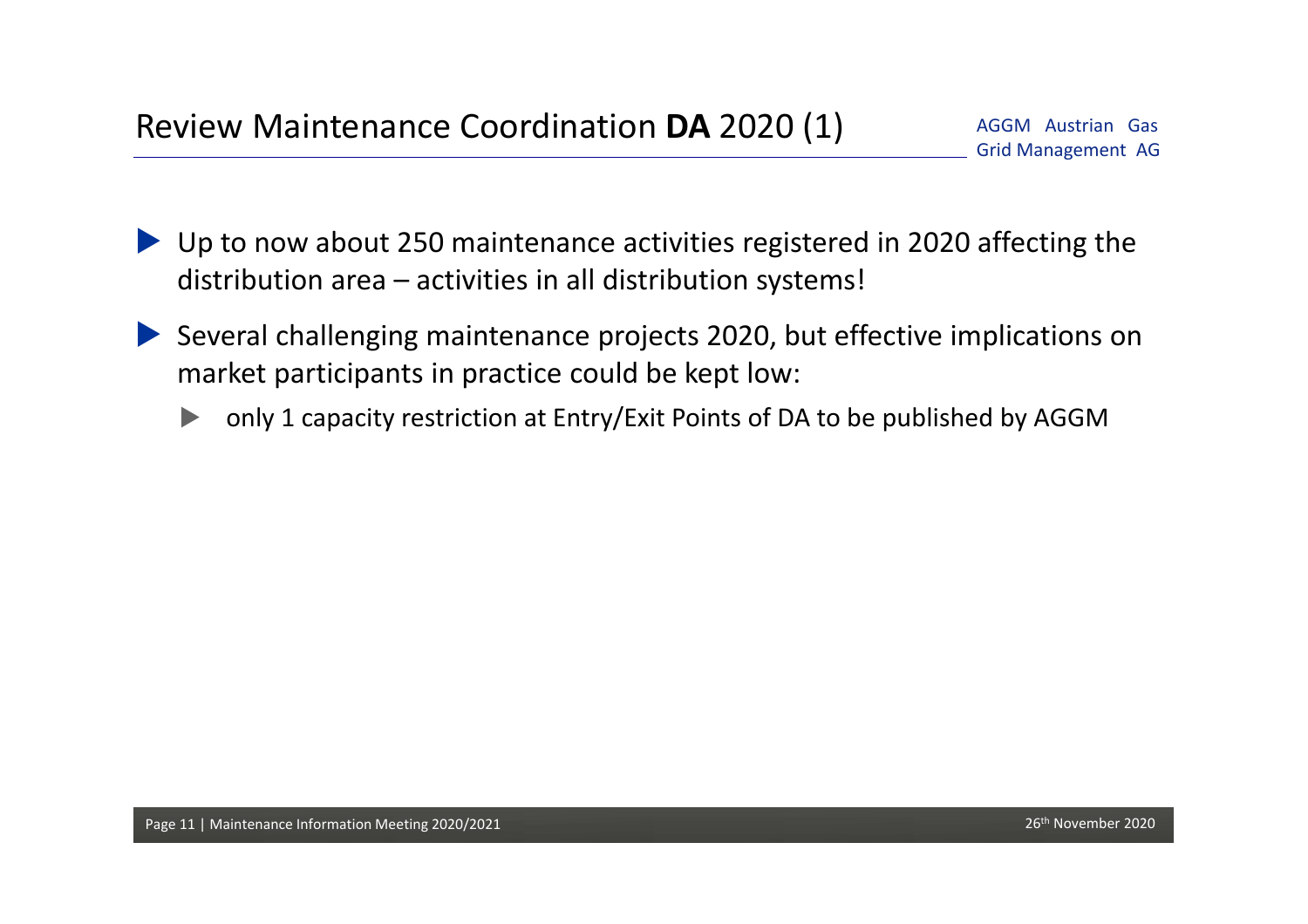- Highlights maintenance DA 2020 (excerpts):
	- Pipeline inspection Auersthal Laa (after pipeline reconstruction 2017-2019)  $\rightarrow$ optimization of gas flow conditions amongst distribution system operators for enabling pig‐runs and organization of potential gas flows to/from Czech Republic with the Czech system operator
	- Measure GCA.08 (unavailability of WAG compressor station Rainbach) announced last year could be executed without restrictions for storage in DA
	- Several pipeline inspections / pig‐runs demanding special operation modes and gas flow conditions in network level 1
	- $\triangleright$  Several maintenance works in transmission system implicating the DA
	- Exchange of valves, controllers and insulation spacers  $\rightarrow$  pipeline interruptions and special operation modes in network level 1
	- Auxiliary supply of Vorarlberg via Leiblach for 1 month due to a pipeline interruption in the German gas grid
	- Auxiliary transport in Leiblach from Vorarlberg to Germany due to pipeline construction works in the German gas grid
	- Calibration and regulation tests in Bangs  $\rightarrow$  gas transport to Switzerland to be executed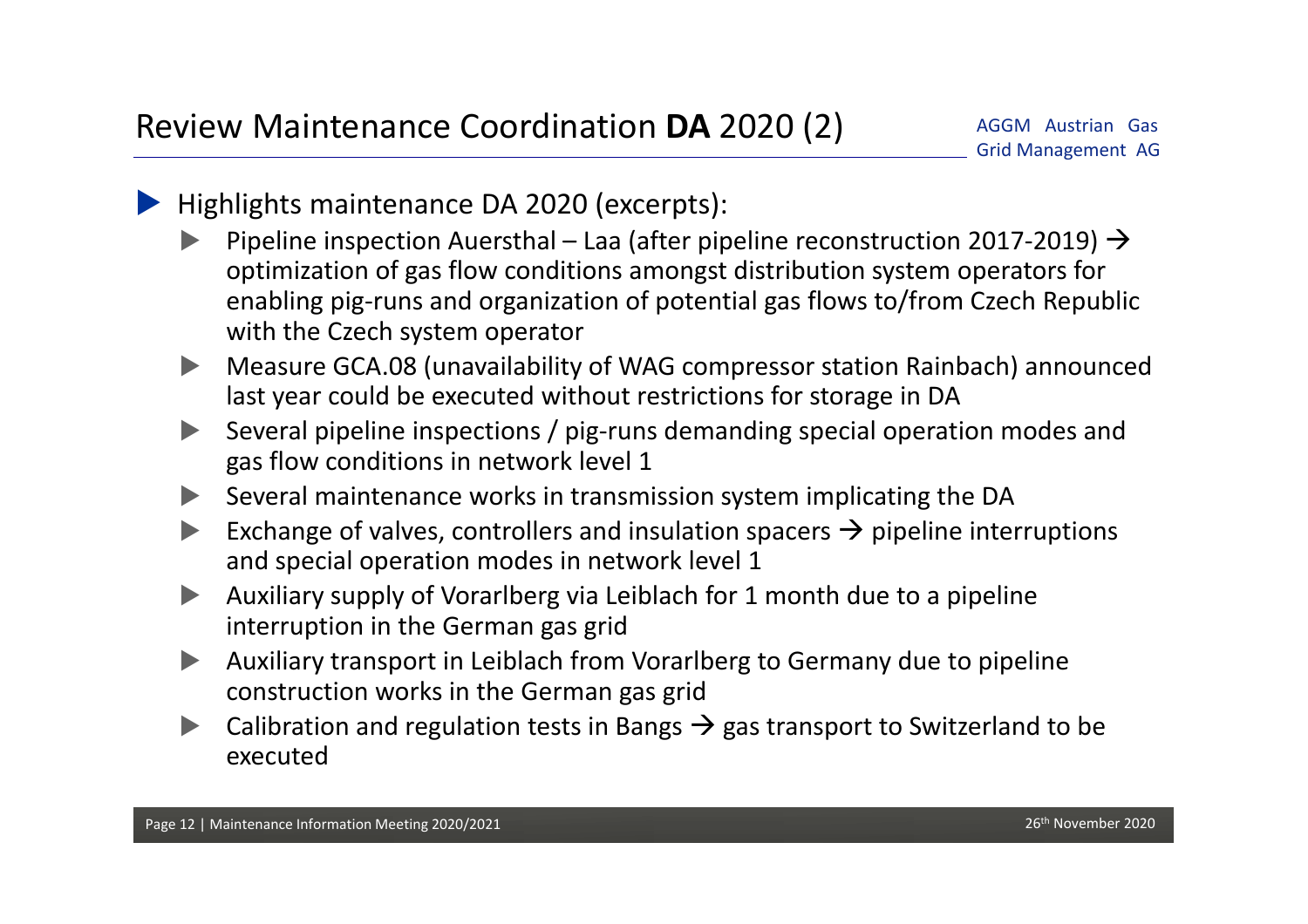AGGM Austrian Gas Grid Management AG Agenda

**Principles of Maintenance Coordination** 

**Review Maintenance Coordination 2020** 

**Current Status Maintenance Coordination 2021**

Publication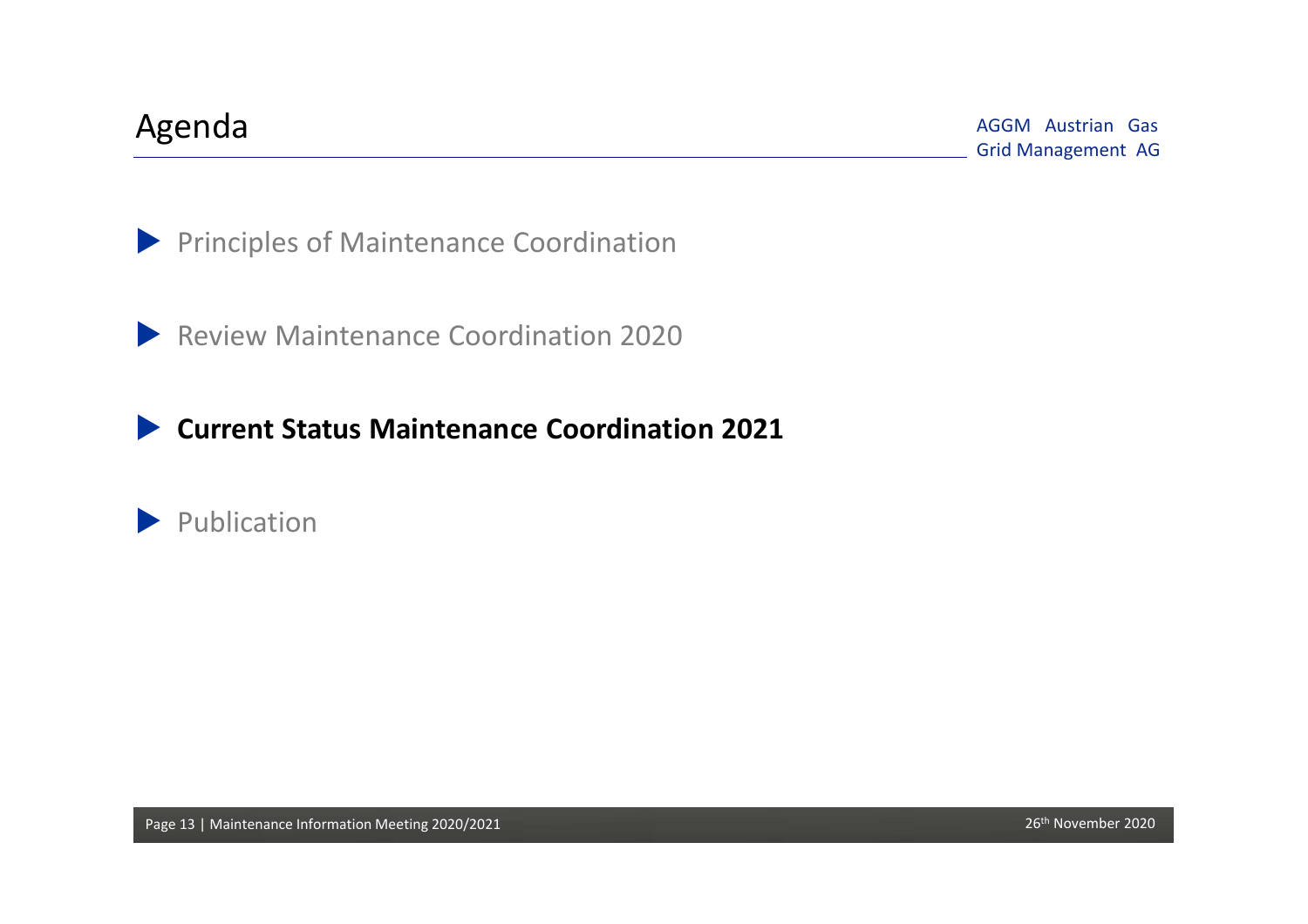- Publication of maintenance activities by TSOs and of IAMP 2021, version 1 by AGGM on 15<sup>th</sup> November 2020
- **Trans Austria Gasleitung (TAG)** 
	- Several System Tests (few hours)
	- Station works in Arnoldstein, Eggendorf, Grafendorf, Ruden and Weitendorf causing capacity restrictions of several days in June, August, September and July
	- Pipeline‐Inspection in April
	- Gas Connect Austria (GCA)
		- Several System Tests (few hours)
		- Station Works in Baumgarten, Neustift and Oberkappel causing capacity restrictions of a few hours to several days in April, June, July, September, October and November
		- Pipeline‐Inspection WAG in September
		- Consequences from TAG maintenance activities on the SOL pipeline (Murfeld)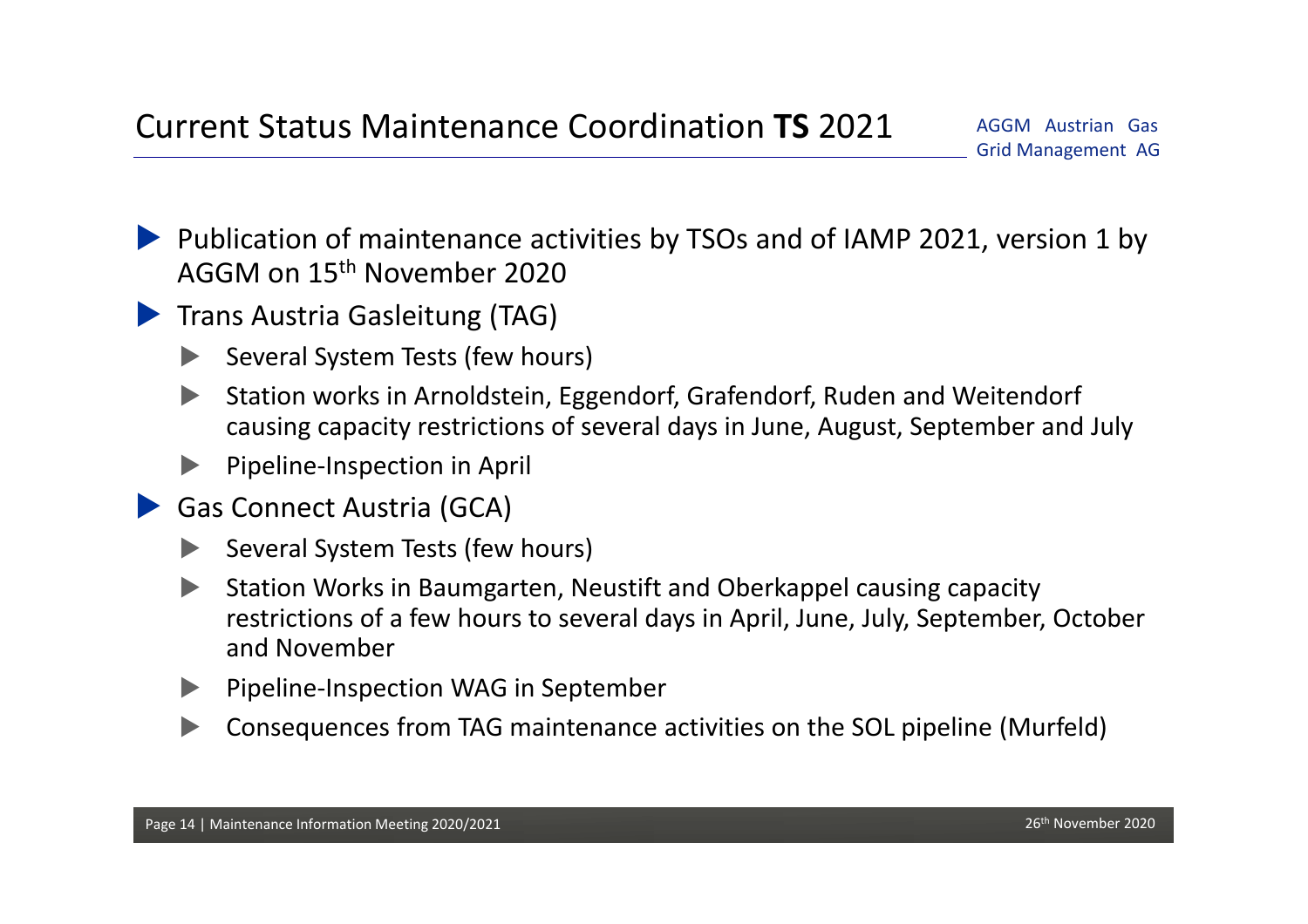- During annual planning 2021 77 activities registered, but currently only two affecting capacities of storage interconnection in DA
	- 1. Station Maintenance in Kronstorf (22.‐24.03.2021, 3 days) – interruption of interconnection between Lower and Upper Austria
	- 2.ESD Tests Baumgarten (28.09.2021, 8 hours)
- Due to optimization of execution dates of maintenance activities further capacity restrictions affecting the market participants could be avoided.
- AGGM Evaluation of the consequences of maintenance activities 2021
	- $\blacktriangleright$ Annual capacity booking of storage and production facilities not yet finished
	- $\blacktriangleright$ Parameters of the standard capacities 2021 to be derived by AGGM
	- $\blacktriangleright$  Current publication of IAMP for DA contains draft evaluation based on capacity data 2020
- Capacity relevant maintenance activities 2021 of the SSOs and PSOs in DA
	- $\blacktriangleright$  Maintenance weeks of the RAG storage facilities in April and October 2021 (each about 1 week)
	- $\blacktriangleright$ Maintenance of the OMV storage facilities in July (about 2 weeks) and Nov 2021 (4 d)
	- $\blacktriangleright$ Annual maintenance OMV Production Aderklaa (about 4 weeks mid April to mid May)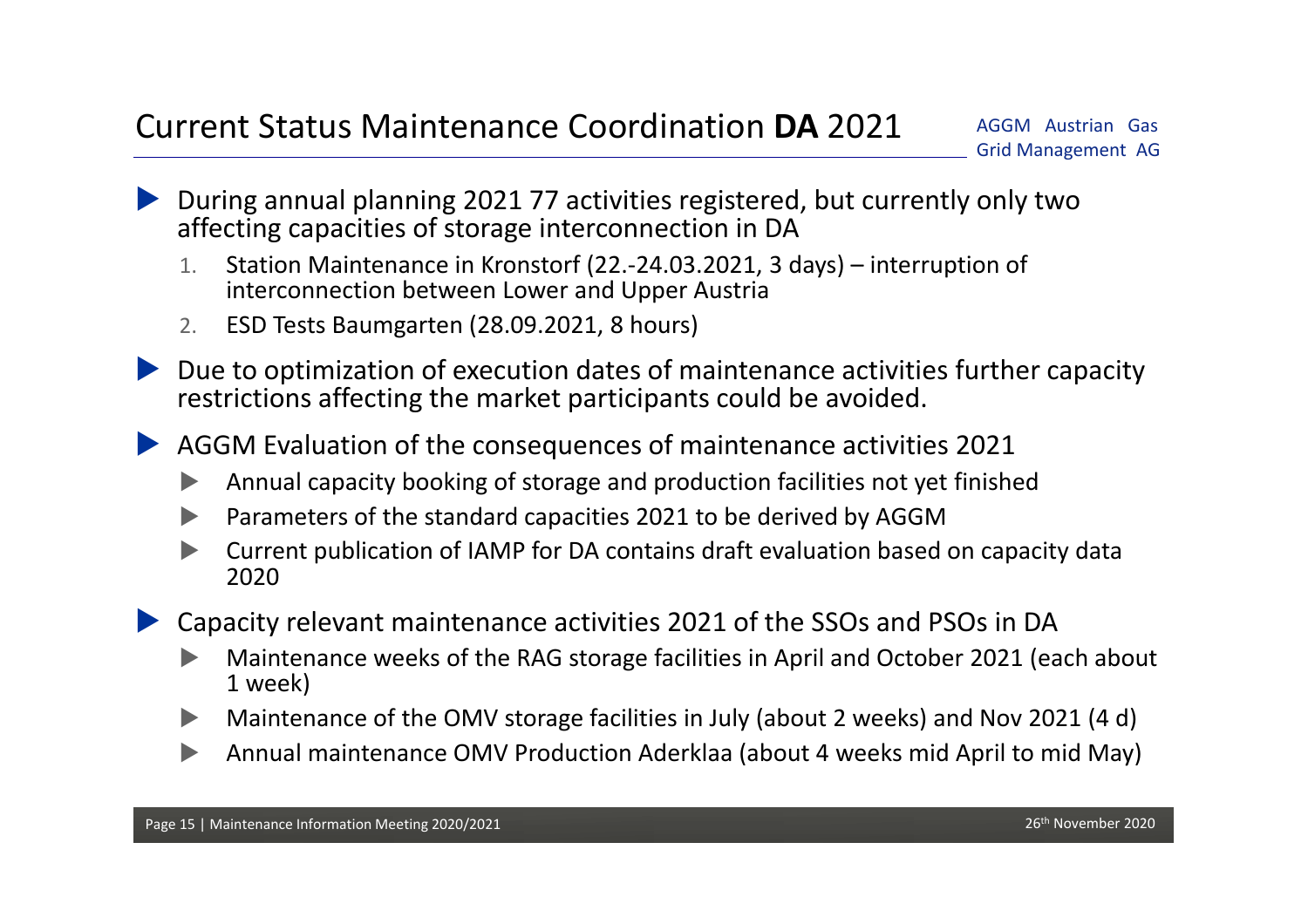## Annual maintenance Kronstorf

AGGM Austrian Gas Grid Management AG

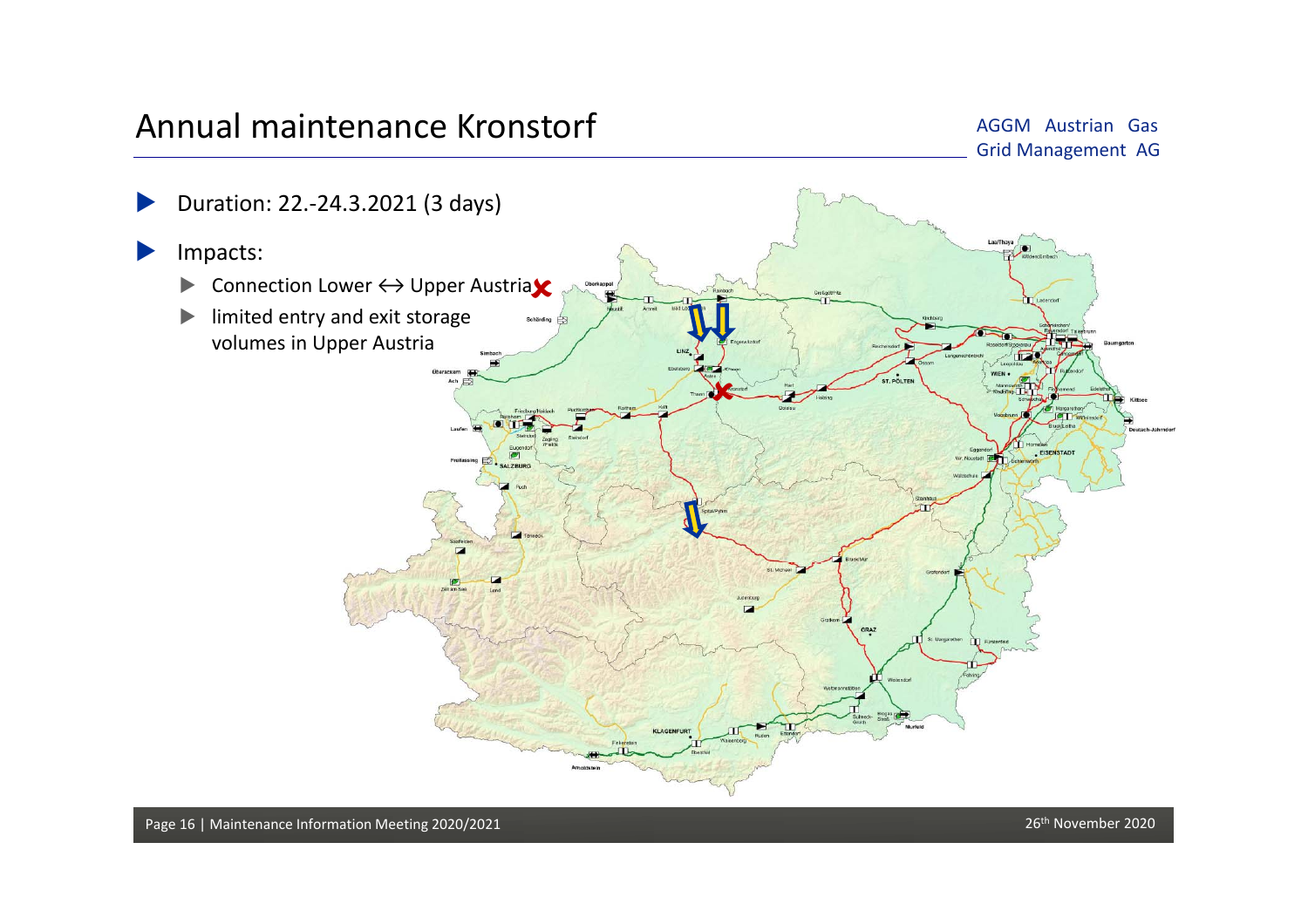AGGM Austrian Gas Grid Management AG Agenda

**Principles of Maintenance Coordination** 

**Review Maintenance Coordination 2018** 

Current Status Maintenance Coordination 2020

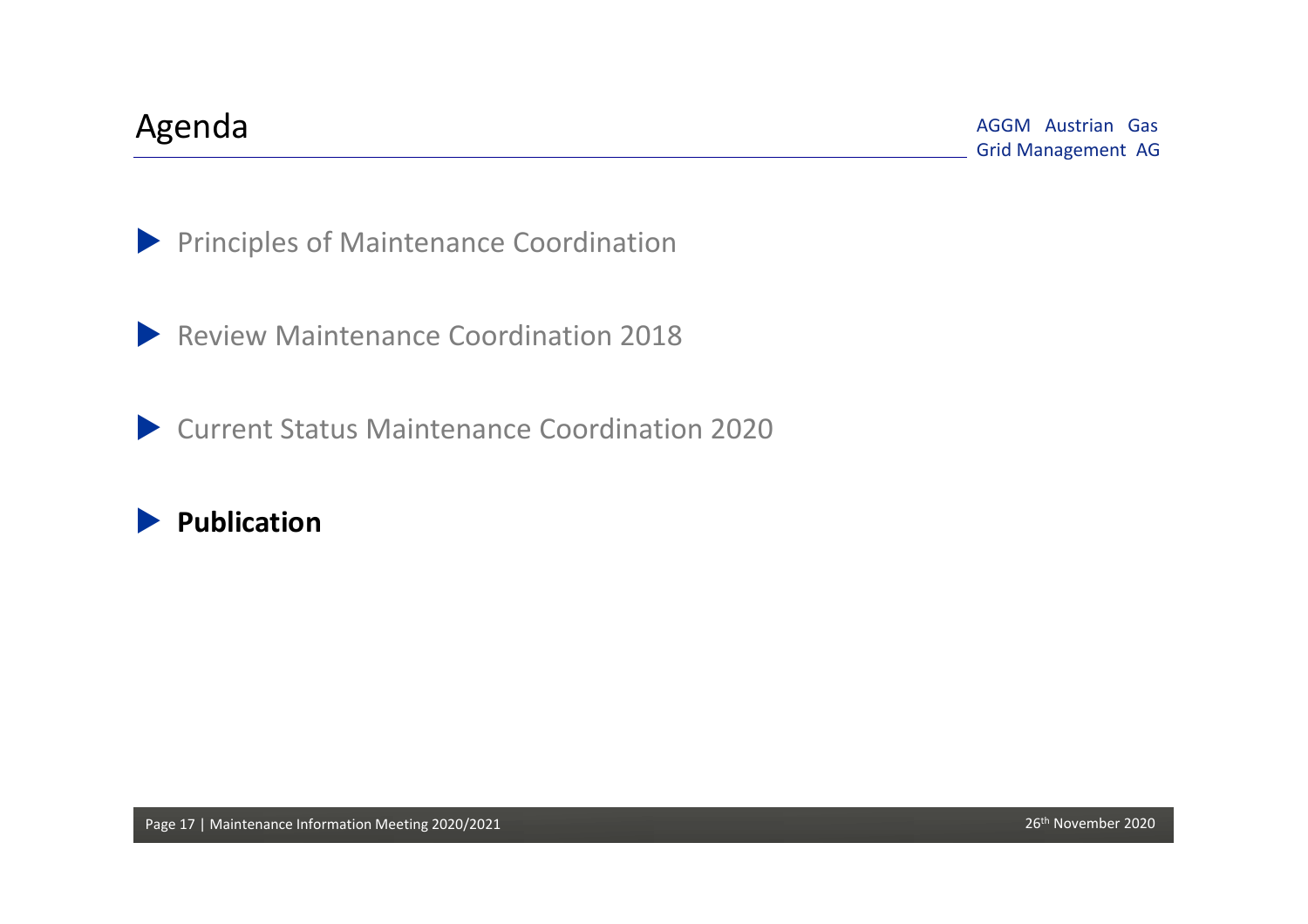Integrated Annual Maintenance Plan (IAMP) on AGGM website: https://www.aggm.at/en/network‐information/maintenance‐coordination

- $\blacktriangleright$  Page 1: Synopsis of capacity relevant maintenance activities of Austrian TSOs at relevant points
- $\blacktriangleright$  Page 2: Synopsis of capacity relevant maintenance activities of Austrian TSOs at non relevant points
- $\blacktriangleright$  Page 3: capacity restrictions at entry/exit points in DA caused by maintenance work as well as synopsis of capacity relevant maintenance activities of Austrian SSOs/PSOs
- Capacity restrictions at entry/exit points in DA caused by maintenance work are additionally published by means of versioned UMMs per entry/exit point on the CEGH REMIT platform

https://www.gashub.at/remit

- AGGM provides on its website links to maintenance publications of the relevant system operators in Austria and of the TSOs in neighbouring countries https://www.aggm.at/en/network‐information/maintenance‐coordination
- E-mail address instandhaltung@aggm.at for maintenance communication with AGGM in operation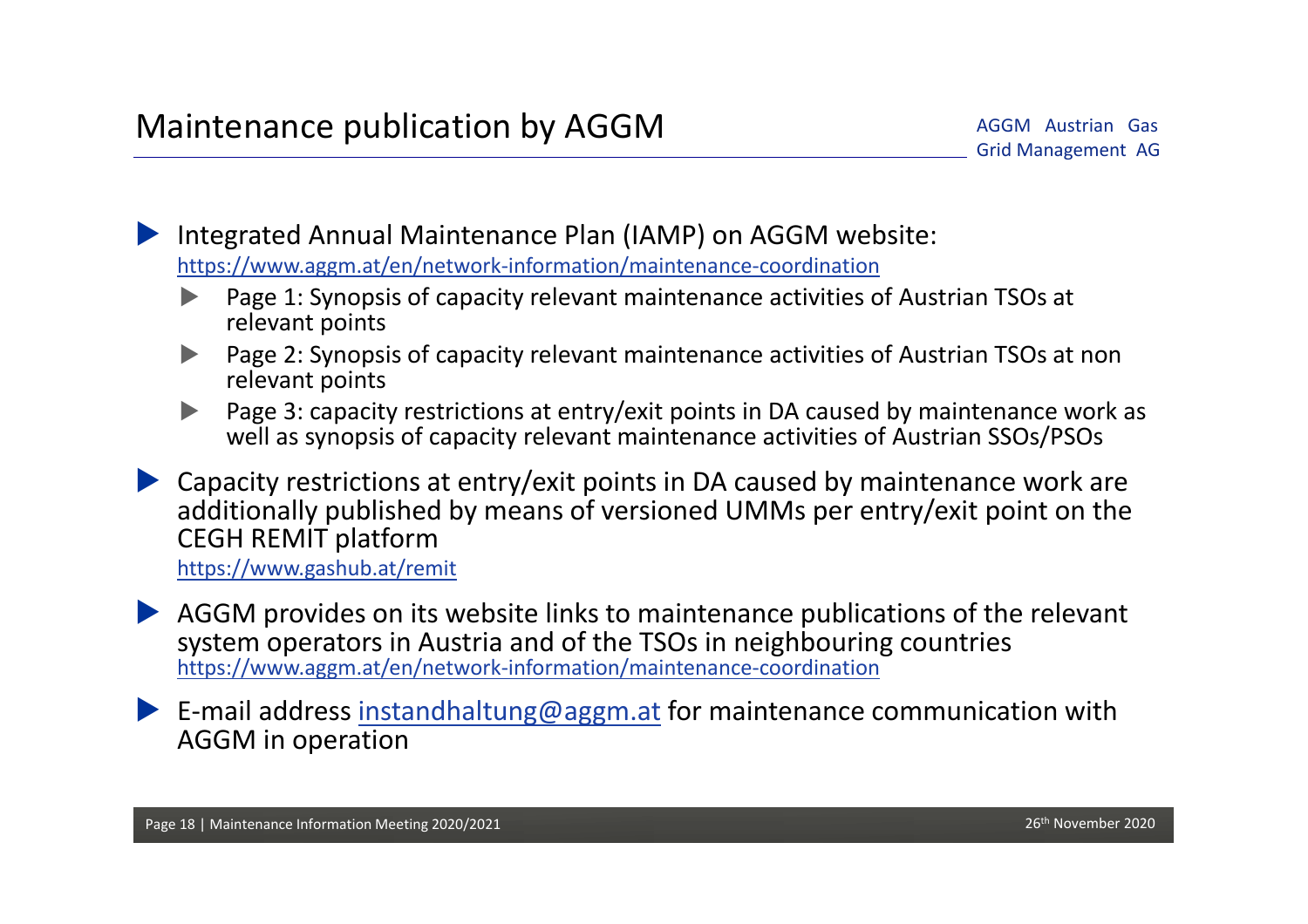CEGH REMIT platform (https://www.gashub.at/remit)

- isted by ACER as "Inside Information Platform"  $\rightarrow$  standards observed
- Relaunch of platform accomplished  $\rightarrow$  option to create templates and use wildcards in postings
- Publication freely available (RSS feed and e‐mail notifications)
- Free registration service for individual inside information publications
- UMMs of AGGM via CEGH REMIT platform only
- AGGM Newsletter and AGGM Info will continue to be available on the AGGM Platform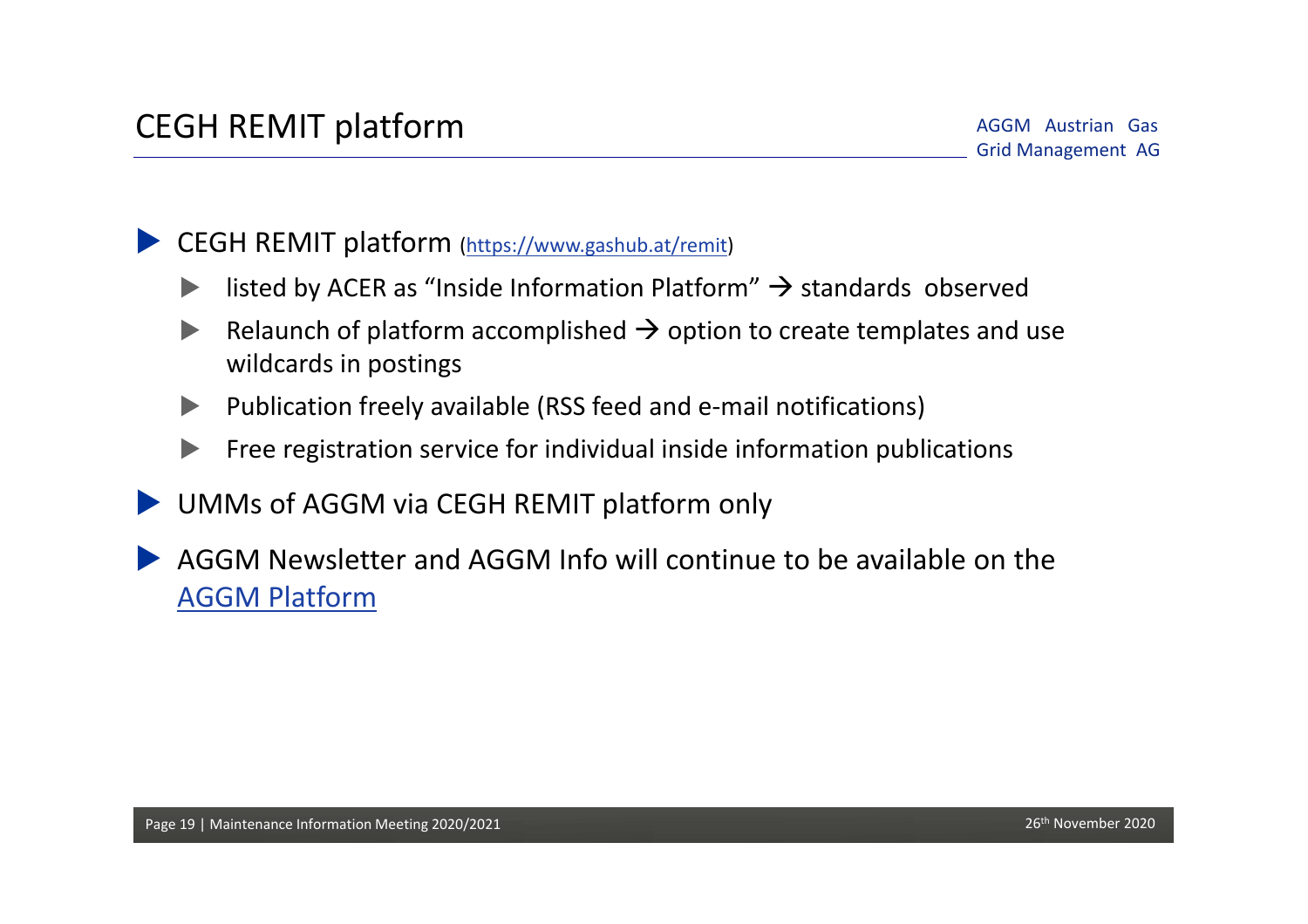ACER compliant publication of an unavailability of a gas facility via UMM contains:

- technical capacity
- available capacity
- unavailable capacity
- Looking at publications of maintenance activities at cross‐border interconnection points in transmission system or at storage facilities we see for technical reasons:available cap. + unavailable cap. = technical cap.

 Maintenance activities in the distribution area may lead to reduced transportation capacities to/from storage systems – only AGGM can calculate and publish the resulting capacity restrictions for storage  $\pm$  the related publications of AGGM often show:

available cap. + unavailable cap. **≠** technical cap. **???**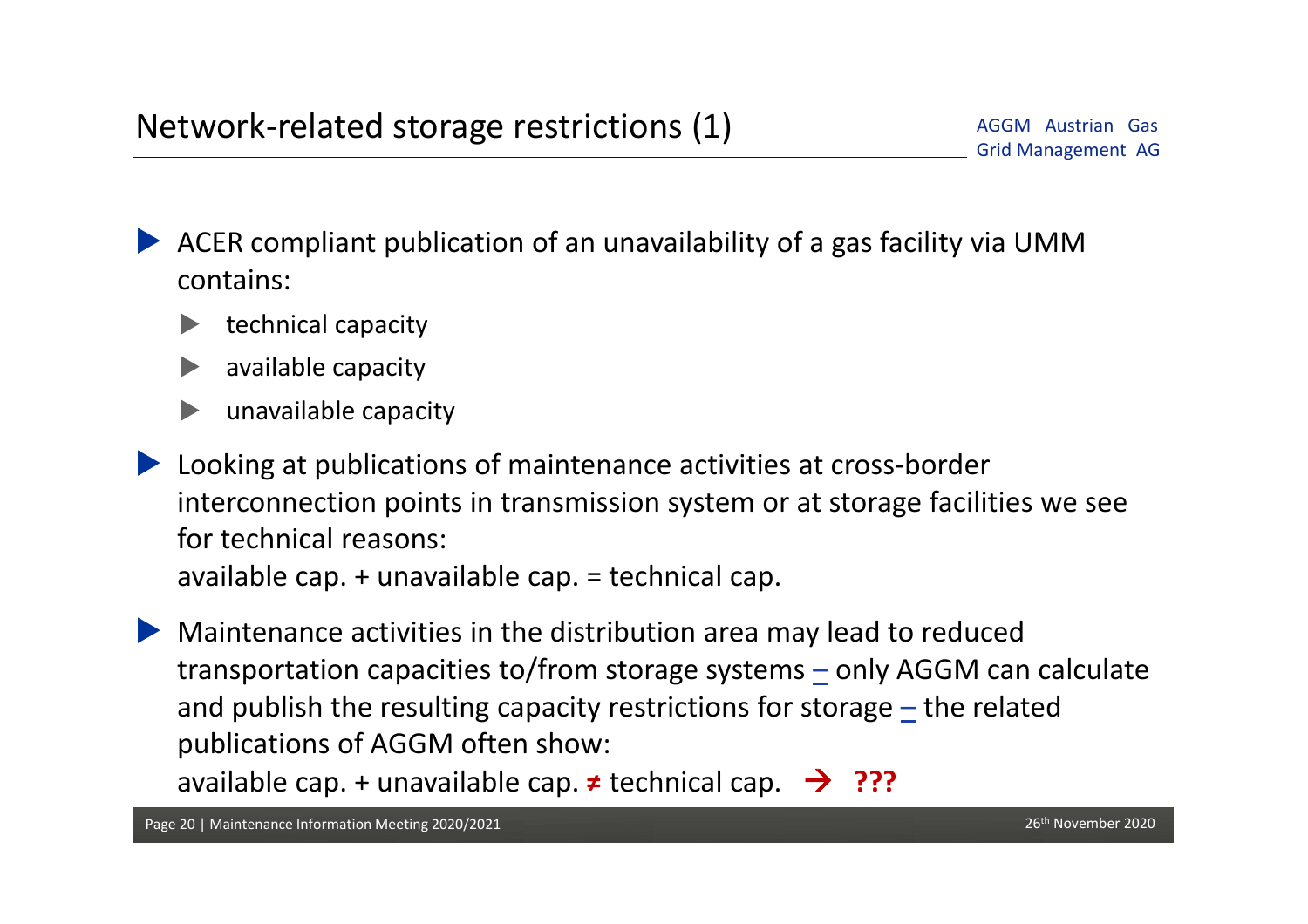- Capacity products at entry/exit points in DA (e.g. booked by SSO for storage facilities):
	- standard capacity (SC)
	- interruptible capacity (IC)
- Depending on the consumption in DA, standard capacity resolves into:
	- dynamically firm part of SC
	- interruptible part of SC



 **Consumption in DA or sub systems** has to be considered as an **additional variable** when assessing capacity restrictions for storage systems!

Page 21 | Maintenance Information Meeting 2020/2021 26th November 2020 26th November 2020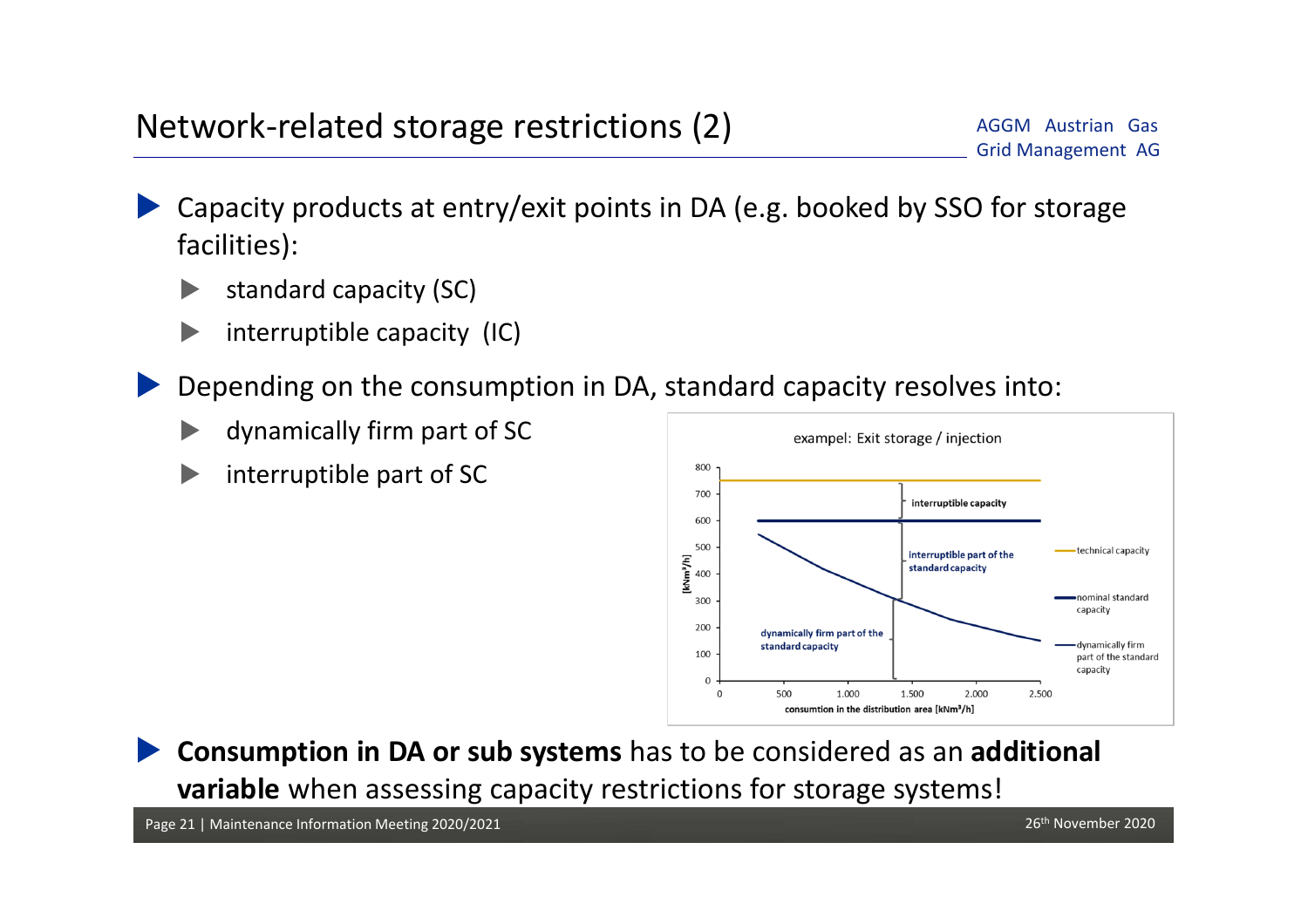- Publication of a network‐related storage restriction by AGGM via UMM per storage pool and direction: ACER-ID: 000000001161 000000043191 001
	- **technical capacity:** max. injection/withdrawal capacity of the storage pool according to SSO
	- **available capacity:**

capacity to be guaranteed by AGGM for the storage pool under unfavourable consumption conditions (\*) in DA



#### **unavailable capacity:**

refers to dynamically fixed part of SC, which can be expected for the storage pool under favourable consumption conditions (\*\*) in DA; unavailable capacity = dynamically fixed part of  $SC -$  available capacity

- (\*) based on a statistical evaluation of historical consumption data in the respective time period, excluding singular extrema (assuming high consumption for injection (exit VG) and low consumption for withdrawal (entry VG))
- (\*\*) based on a statistical evaluation of historical consumption data in the respective time period, excluding singular extrema (assuming low consumption for injection (exit VG) and high consumption for withdrawal (entry VG))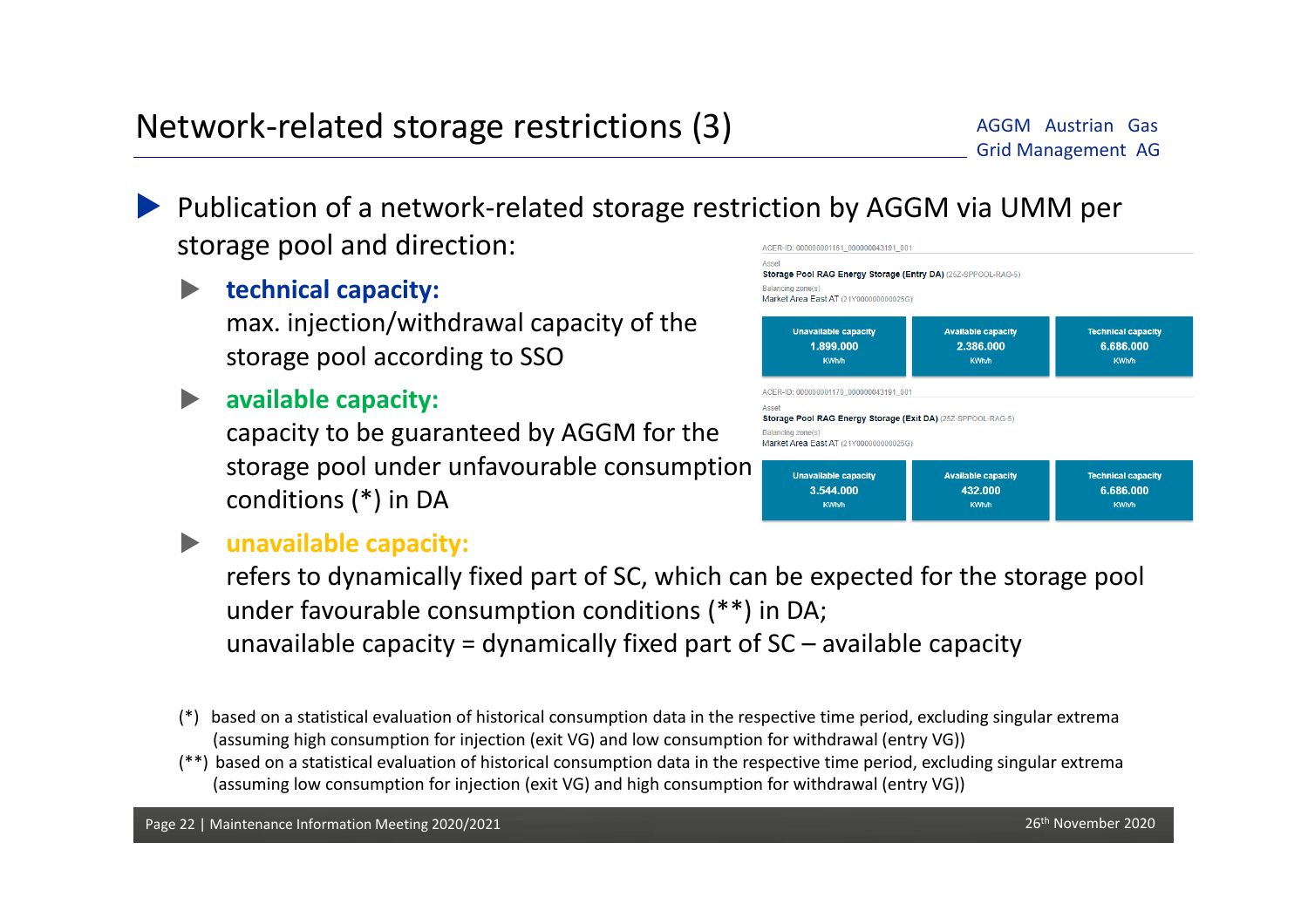- Publication of the amended IAMP including DA (based on draft evaluation of the capacity restrictions) on the AGGM website (by end of November 2020)
- Confirmation of the announced maintenance activities in DA for 2021, including AGGM‐ID, to the respective system operator by AGGM (Dec. 2020)
- Final evaluation of the capacity restrictions in DA as soon as the definitive capacity data for 2021 are available  $\rightarrow$  amendment of the IAMP and publication of the respective UMMs by AGGM till mid of January 2021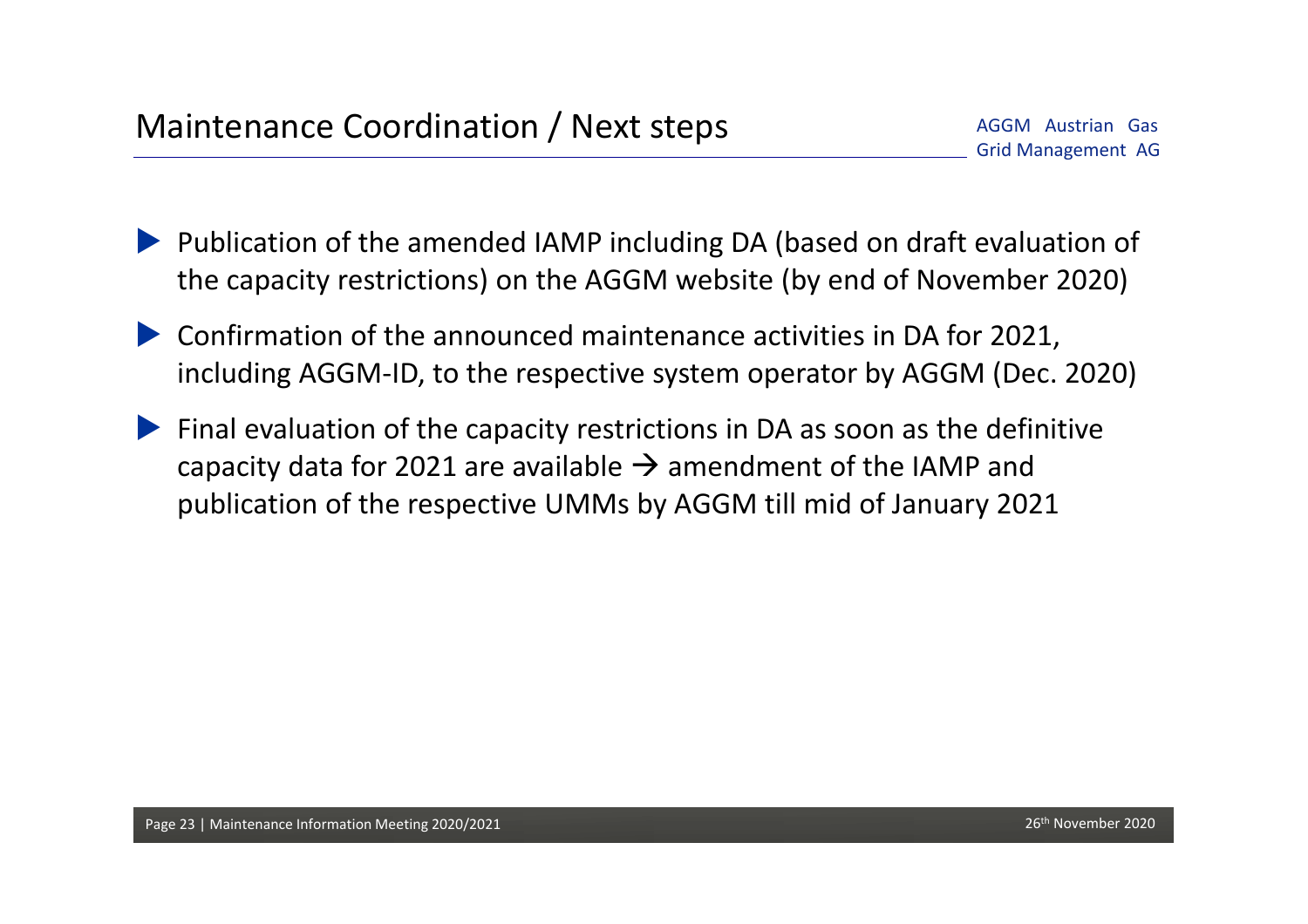AGGM Austrian Gas

## **Wolfgang Weilguny**

Floridsdorfer Hauptstraße 1 floridotower1210 ViennaAustriaPhone: +43 (1) 27 560‐28860 Fax: +43 (1) 27 560‐628860 wolfgang.weilguny@aggm.at www.aggm.at

Page 24 | Maintenance Information Meeting 2020/2021 26th November 2020